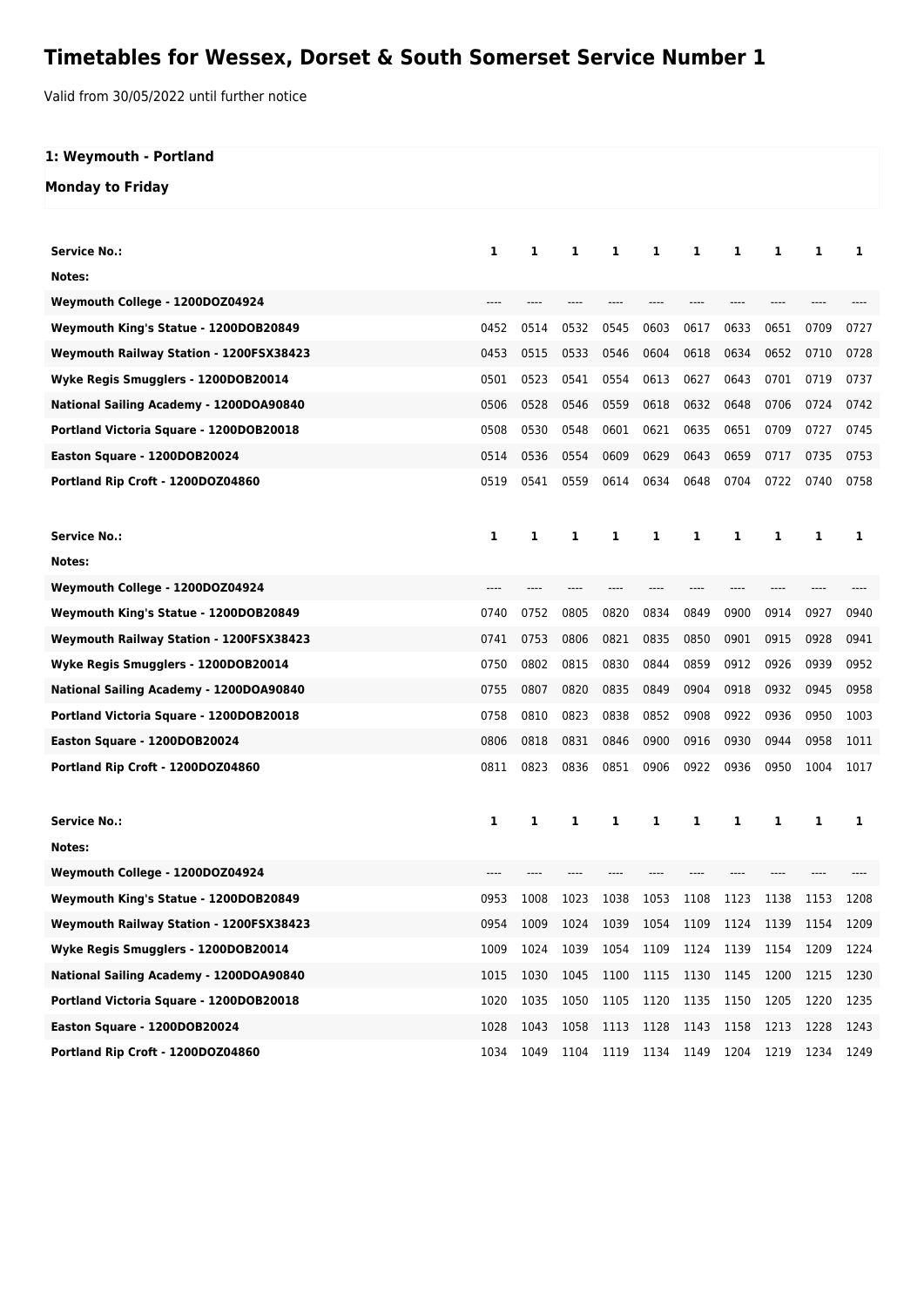| <b>Service No.:</b>                     |      | 1            | 1    | 1    | 1    | 1    | 1    | 1            | 1                                     | 1    | 1    |
|-----------------------------------------|------|--------------|------|------|------|------|------|--------------|---------------------------------------|------|------|
| Notes:                                  |      |              |      |      |      |      |      |              |                                       |      |      |
| Weymouth College - 1200DOZ04924         |      |              |      |      |      |      |      |              |                                       |      |      |
| Weymouth King's Statue - 1200DOB20849   |      | 1223         | 1238 | 1253 | 1308 | 1323 | 1338 | 1353         | 1408                                  | 1423 | 1438 |
| Weymouth Railway Station - 1200FSX38423 |      | 1224         | 1239 | 1254 | 1309 | 1324 | 1339 | 1354         | 1409                                  | 1424 | 1439 |
| Wyke Regis Smugglers - 1200DOB20014     |      | 1239         | 1254 | 1309 | 1324 | 1339 | 1354 | 1409         | 1424                                  | 1439 | 1454 |
| National Sailing Academy - 1200DOA90840 |      | 1245         | 1300 | 1315 | 1330 | 1345 | 1400 | 1415         | 1430                                  | 1445 | 1500 |
| Portland Victoria Square - 1200DOB20018 |      | 1250         | 1305 | 1320 | 1335 | 1350 | 1405 | 1420         | 1435                                  | 1450 | 1505 |
| Easton Square - 1200DOB20024            |      | 1258         | 1313 | 1328 | 1343 | 1358 | 1413 | 1428         | 1443                                  | 1458 | 1513 |
| Portland Rip Croft - 1200DOZ04860       |      | 1304         | 1319 | 1334 | 1349 | 1404 | 1419 | 1434         | 1449                                  | 1504 | 1519 |
| <b>Service No.:</b>                     |      | 1            | 1    | 1    | 1    | 1    | 1    | 1            | 1                                     | 1    | 1    |
| Notes:                                  |      |              |      |      |      |      |      |              |                                       |      |      |
| Weymouth College - 1200DOZ04924         |      |              |      |      |      |      |      |              |                                       |      |      |
| Weymouth King's Statue - 1200DOB20849   |      | 1453         | 1508 | 1523 | 1538 | 1553 | 1608 | 1623         | 1638                                  | 1653 | 1708 |
| Weymouth Railway Station - 1200FSX38423 |      | 1454         | 1509 | 1524 | 1539 | 1554 | 1609 | 1624         | 1639                                  | 1654 | 1709 |
| Wyke Regis Smugglers - 1200DOB20014     |      | 1509         | 1524 | 1539 | 1554 | 1609 | 1622 | 1637         | 1652                                  | 1707 | 1722 |
| National Sailing Academy - 1200DOA90840 |      | 1515         | 1530 | 1545 | 1600 | 1615 | 1628 | 1643         | 1658                                  | 1713 | 1728 |
| Portland Victoria Square - 1200DOB20018 |      | 1520         | 1535 | 1550 | 1604 | 1619 | 1632 | 1647         | 1702                                  | 1717 | 1732 |
| Easton Square - 1200DOB20024            |      | 1528         | 1543 | 1558 | 1612 | 1627 | 1640 | 1655         | 1710                                  | 1725 | 1740 |
| Portland Rip Croft - 1200DOZ04860       |      | 1534         | 1549 | 1604 | 1618 | 1633 | 1646 | 1701         | 1716                                  | 1731 | 1746 |
| <b>Service No.:</b>                     |      | 1            | 1    | 1    | 1    | 1    | 1    | 1            | 1                                     | 1    | 1    |
| Notes:                                  |      | Sch          |      |      |      |      |      |              |                                       |      |      |
| Weymouth College - 1200DOZ04924         |      | 1710         |      |      |      |      |      |              |                                       |      |      |
| Weymouth King's Statue - 1200DOB20849   |      | 1718         | 1723 | 1738 | 1753 | 1808 | 1823 | 1838         | 1855                                  | 1915 | 1935 |
| Weymouth Railway Station - 1200FSX38423 |      | 1719         | 1724 | 1739 | 1754 | 1809 | 1824 | 1839         | 1856                                  | 1916 | 1936 |
| Wyke Regis Smugglers - 1200DOB20014     |      | 1733         | 1737 | 1752 | 1807 | 1822 | 1837 | 1848         | 1905                                  | 1925 | 1945 |
| National Sailing Academy - 1200DOA90840 |      | 1739         | 1743 | 1758 | 1813 | 1828 | 1842 | 1853         | 1910                                  | 1930 | 1950 |
| Portland Victoria Square - 1200DOB20018 |      | 1742         | 1747 | 1802 | 1817 | 1832 | 1845 | 1856         | 1913                                  | 1933 | 1953 |
| Easton Square - 1200DOB20024            |      | 1750         | 1755 | 1810 | 1825 | 1840 | 1853 | 1904         | 1921                                  | 1941 | 2001 |
| Portland Rip Croft - 1200DOZ04860       |      | 1756         | 1801 | 1816 | 1831 | 1845 | 1858 | 1909         | 1926                                  | 1946 | 2006 |
| Sch<br>Operates during schooldays only  |      |              |      |      |      |      |      |              |                                       |      |      |
| <b>Service No.:</b>                     | 1    | $\mathbf{1}$ |      | 1    | 1    |      | 1    | $\mathbf{1}$ | 1                                     |      | 1    |
| Notes:                                  |      |              |      |      |      |      |      |              |                                       |      |      |
| Weymouth College - 1200DOZ04924         | ---- |              |      | ---- | ---- |      | ---- |              |                                       |      | ---- |
| Weymouth King's Statue - 1200DOB20849   | 1955 | ----<br>2017 |      | 2047 | 2117 |      | 2147 | ----<br>2217 | $\hspace{1.5cm} \textbf{---}$<br>2247 |      | 2317 |
| Weymouth Railway Station - 1200FSX38423 | 1956 | 2018         |      | 2048 | 2118 |      | 2148 | 2218         | 2248                                  |      | 2318 |
| Wyke Regis Smugglers - 1200DOB20014     | 2005 | 2027         |      | 2057 | 2127 |      | 2157 | 2227         | 2257                                  |      | 2327 |
| National Sailing Academy - 1200DOA90840 | 2010 | 2032         |      | 2102 | 2132 |      | 2202 | 2232         | 2302                                  |      | 2332 |
|                                         |      |              |      |      |      |      |      |              |                                       |      |      |
| Portland Victoria Square - 1200DOB20018 | 2013 | 2035         |      | 2105 | 2135 |      | 2205 | 2235         | 2305                                  |      | 2335 |
| Easton Square - 1200DOB20024            | 2021 | 2043         |      | 2113 | 2143 |      | 2213 | 2243         | 2313                                  |      | 2343 |
| Portland Rip Croft - 1200DOZ04860       | 2026 | 2048         |      | 2118 | 2148 |      | 2218 | 2248         | 2318                                  |      | 2348 |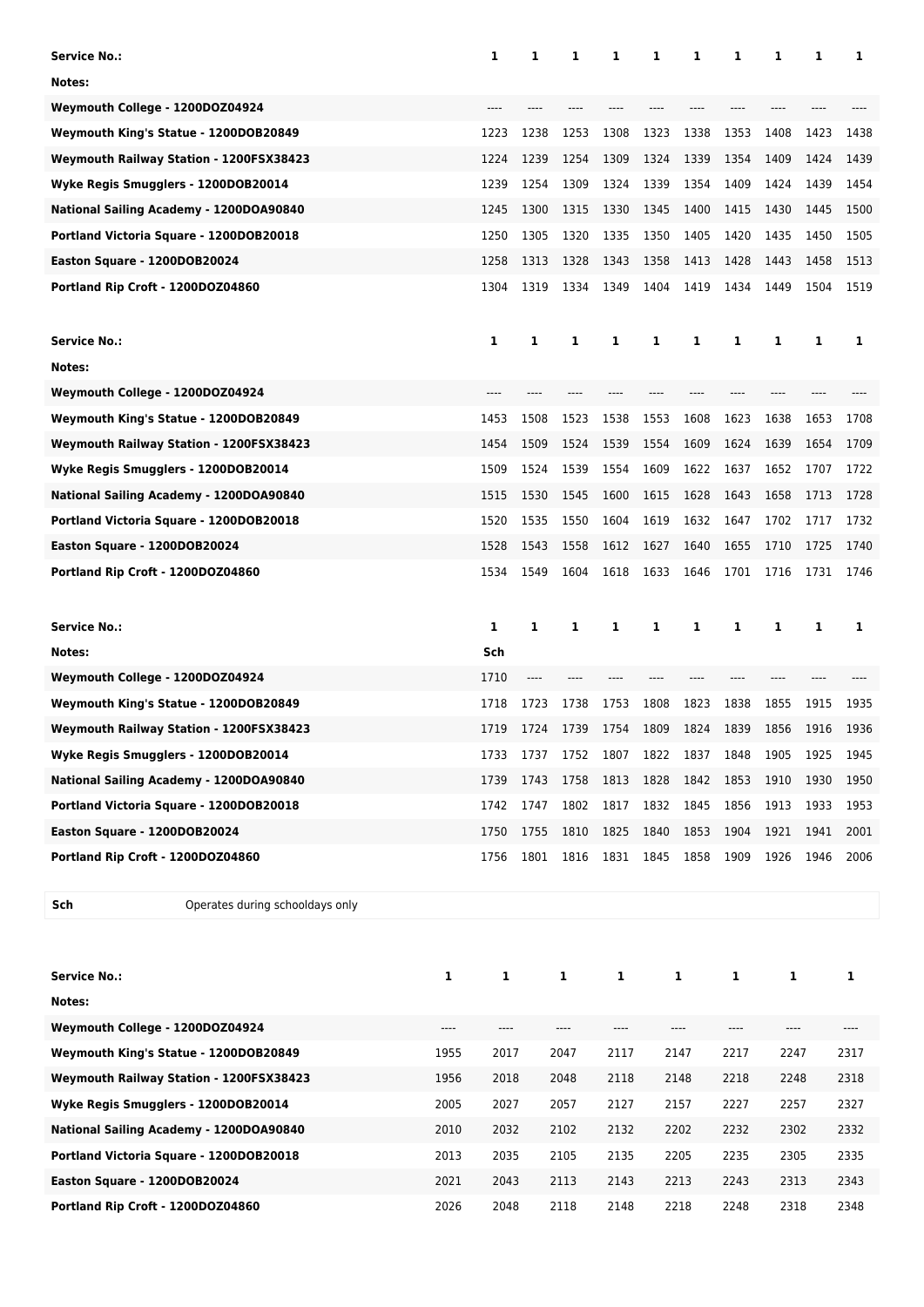## **1: Portland - Weymouth**

**Monday to Friday**

| <b>Service No.:</b>                                                                 |              | 1            | 1            | 1                | 1                             | 1            | 1            | 1    | 1            | 1            | 1            |
|-------------------------------------------------------------------------------------|--------------|--------------|--------------|------------------|-------------------------------|--------------|--------------|------|--------------|--------------|--------------|
| Notes:                                                                              |              |              |              |                  |                               |              |              |      |              |              |              |
| Portland Rip Croft - 1200DOZ04860                                                   |              | 0520         | 0542         | 0600             | 0615                          | 0635         | 0649         | 0705 | 0723         | 0741         | 0759         |
| Easton Square - 1200DOB20048                                                        |              | 0528         | 0550         | 0610             | 0625                          | 0645         | 0659         | 0715 | 0733         | 0751         | 0809         |
| Portland Victoria Square - 1200DOB20069                                             |              | 0534         | 0556         | 0616             | 0631                          | 0651         | 0705         | 0724 | 0742         | 0800         | 0818         |
| National Sailing Academy - 1200DOA90839                                             |              | 0536         | 0558         | 0618             | 0633                          | 0653         | 0708         | 0727 | 0745         | 0803         | 0821         |
| Wyke Regis Smugglers - 1200DOB20087                                                 |              | 0540         | 0602         | 0623             | 0638                          | 0658         | 0715         | 0734 | 0752         | 0810         | 0828         |
|                                                                                     |              |              |              |                  |                               |              |              |      |              |              |              |
| Weymouth, Commercial Road arr - 1200DOY38811                                        |              | 0546         | 0611         | 0632             | 0647                          | 0707         | 0729         | 0748 | 0806         | 0824         | 0842         |
| Weymouth, Commercial Road dep - 1200DOY38811                                        |              | 0547         | 0612         | 0633             | 0648                          | 0709         | 0731         | 0750 | 0808         | 0826         | 0844         |
| Weymouth King's Statue [K4] - 1200DOB20849                                          |              | 0549         | 0614         | 0635             | 0650                          | 0711         | 0733         | 0752 | 0810         | 0828         | 0846         |
| Weymouth College - 1200DOZ04924                                                     |              |              |              |                  |                               |              |              |      |              |              |              |
|                                                                                     |              |              |              |                  |                               |              |              |      |              |              |              |
| <b>Service No.:</b>                                                                 |              | 1            | 1            | 1                | 1                             | 1            | 1            | 1    | 1            | 1            | 1            |
| Notes:                                                                              |              |              |              |                  |                               |              |              |      |              |              |              |
| Portland Rip Croft - 1200DOZ04860                                                   |              | 0813         | 0825         | 0838             | 0853                          | 0908         | 0923         | 0938 | 0952         | 1006         | 1021         |
| Easton Square - 1200DOB20048                                                        |              | 0823         | 0835         | 0848             | 0903                          | 0918         | 0933         | 0948 | 1002         | 1016         | 1031         |
| Portland Victoria Square - 1200DOB20069                                             |              | 0832         | 0844         | 0857             | 0912                          | 0927         | 0942         | 0956 | 1010         | 1024         | 1039         |
| National Sailing Academy - 1200DOA90839                                             |              | 0835         | 0847         | 0900             | 0915                          | 0930         | 0945         | 0959 | 1013         | 1027         | 1042         |
|                                                                                     |              |              |              |                  |                               |              |              |      |              |              |              |
| Wyke Regis Smugglers - 1200DOB20087                                                 |              | 0842         | 0854         | 0907             | 0922                          | 0937         | 0952         | 1006 | 1020         | 1034         | 1049         |
| Weymouth, Commercial Road arr - 1200DOY38811                                        |              | 0856         | 0908         | 0921             | 0936                          | 0951         | 1006         | 1020 | 1034         | 1048         | 1103         |
| Weymouth, Commercial Road dep - 1200DOY38811                                        |              | 0858         | 0910         | 0923             | 0938                          | 0953         | 1008         | 1022 | 1036         | 1050         | 1105         |
| Weymouth King's Statue [K4] - 1200DOB20849                                          |              | 0900         | 0912         | 0925             | 0940                          | 0956         | 1011         | 1025 | 1039         | 1053         | 1108         |
| Weymouth College - 1200DOZ04924                                                     |              | ----         |              |                  |                               |              |              |      |              |              |              |
|                                                                                     |              |              |              |                  |                               |              |              |      |              |              |              |
| Service No.:                                                                        |              | 1            | 1            | 1                | 1                             | 1            | 1            | 1    | 1            | 1            | 1            |
| Notes:                                                                              |              |              |              |                  |                               |              |              |      |              |              |              |
| Portland Rip Croft - 1200DOZ04860                                                   |              | 1036         | 1051         |                  | 1106 1121 1136 1151 1206 1221 |              |              |      |              | 1236 1251    |              |
| Easton Square - 1200DOB20048                                                        |              | 1046         | 1101         | 1116             | 1131                          | 1146         | 1201         | 1216 | 1231         | 1246         | 1301         |
| Portland Victoria Square - 1200DOB20069                                             |              | 1054         | 1109         | 1124             | 1139                          | 1154         | 1209         | 1224 | 1239         | 1254         | 1309         |
| National Sailing Academy - 1200DOA90839                                             |              | 1057         | 1112         | 1127             | 1142                          | 1157         | 1212         | 1227 | 1242         | 1257         | 1312         |
| Wyke Regis Smugglers - 1200DOB20087                                                 |              | 1104         | 1119         | 1134             | 1149                          | 1204         | 1219         | 1234 | 1249         | 1304         | 1319         |
|                                                                                     |              |              |              |                  |                               |              |              |      |              |              |              |
| Weymouth, Commercial Road arr - 1200DOY38811                                        |              | 1118         | 1133         | 1148             | 1203                          | 1218         | 1233         | 1248 | 1303         | 1318         | 1333         |
| Weymouth, Commercial Road dep - 1200DOY38811                                        |              | 1120         | 1135         | 1150             | 1205                          | 1220         | 1235         | 1250 | 1305         | 1320         | 1335         |
| Weymouth King's Statue [K4] - 1200DOB20849                                          |              | 1123         | 1138         | 1153             | 1208                          | 1223         | 1238         | 1253 | 1308         | 1323         | 1338         |
| Weymouth College - 1200DOZ04924                                                     |              |              |              |                  |                               |              |              |      |              |              |              |
|                                                                                     |              |              |              |                  |                               |              |              |      |              |              |              |
| <b>Service No.:</b><br>Notes:                                                       | $\mathbf 1$  | 1            | 1            | 1                | 1                             | 1            | 1            |      | 1            | 1            | 1            |
| Portland Rip Croft - 1200DOZ04860                                                   | 1306         | 1321         | 1336         | 1351             | 1406                          | 1421         | 1436         |      | 1451         | 1506         | 1521         |
| Easton Square - 1200DOB20048                                                        | 1316         | 1331         | 1346         | 1401             | 1416                          | 1431         | 1446         |      | 1501         | 1516         | 1531         |
|                                                                                     |              |              |              |                  |                               |              |              |      | 1509         | 1524         | 1539         |
| Portland Victoria Square - 1200DOB20069                                             | 1324         | 1339         | 1354         | 1409             | 1424                          | 1439         | 1454         |      |              |              |              |
| National Sailing Academy - 1200DOA90839                                             | 1327         | 1342         | 1357         | 1412             | 1427<br>1434                  | 1442         | 1457         |      | 1512         | 1527         | 1542         |
| Wyke Regis Smugglers - 1200DOB20087<br>Weymouth, Commercial Road arr - 1200DOY38811 | 1334<br>1348 | 1349<br>1403 | 1404<br>1418 | 1419<br>1433     | 1448                          | 1449<br>1503 | 1504<br>1518 |      | 1519<br>1533 | 1534<br>1548 | 1549<br>1603 |
| Weymouth, Commercial Road dep - 1200DOY38811                                        | 1350         | 1405         | 1420         | 1435             | 1450                          | 1505         | 1520         |      | 1535         | 1550         | 1605         |
| Weymouth King's Statue [K4] - 1200DOB20849<br>Weymouth College - 1200DOZ04924       | 1353<br>---- | 1408<br>---- | 1423<br>---- | 1438<br>$\cdots$ | 1453<br>----                  | 1508         | 1523<br>---- |      | 1538<br>---- | 1553         | 1608         |